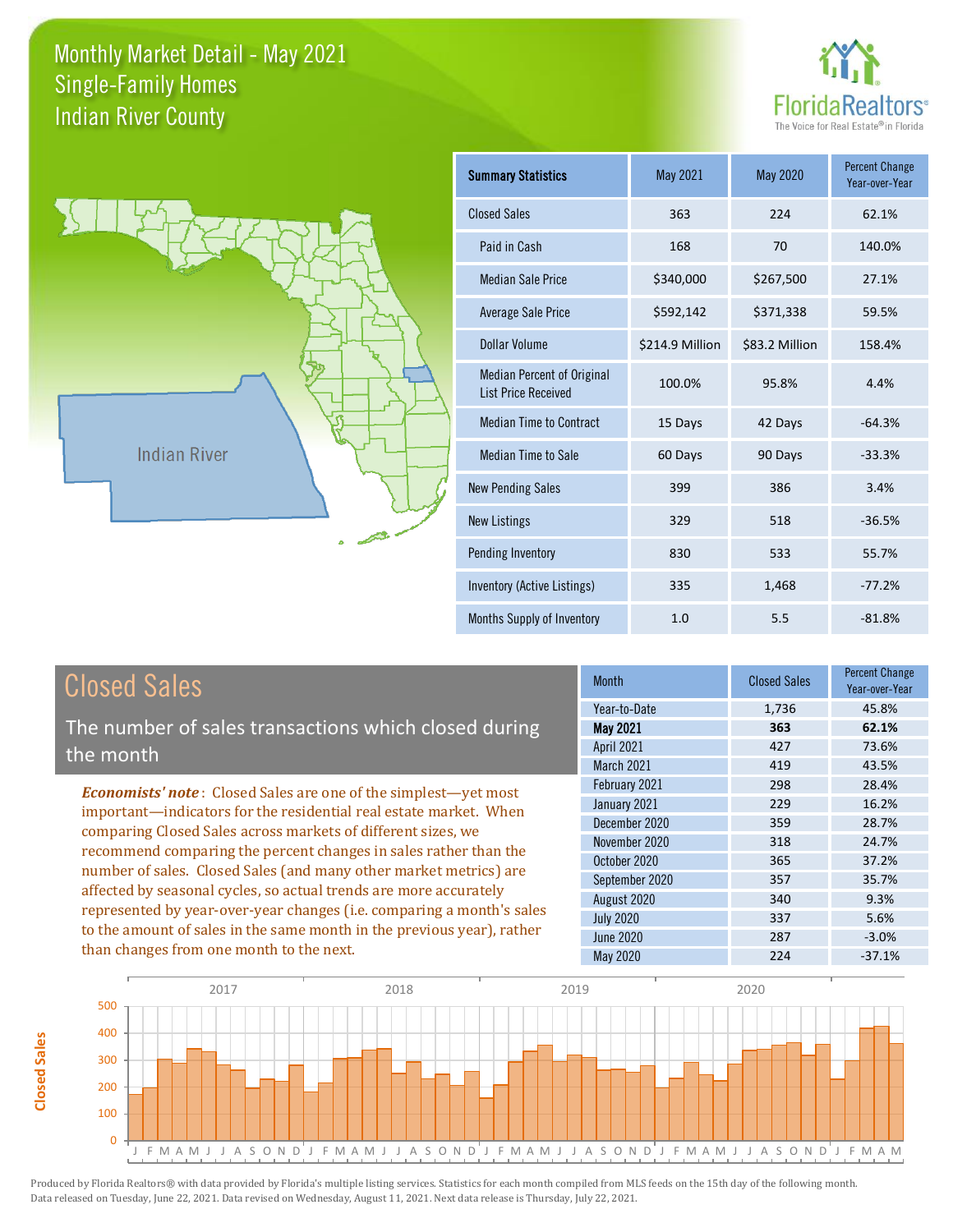this statistic should be interpreted with care.



100 -11.5%

| Cash Sales                                                                     | <b>Month</b>      | <b>Cash Sales</b> | <b>Percent Change</b><br>Year-over-Year |
|--------------------------------------------------------------------------------|-------------------|-------------------|-----------------------------------------|
|                                                                                | Year-to-Date      | 767               | 69.3%                                   |
| The number of Closed Sales during the month in which                           | <b>May 2021</b>   | 168               | 140.0%                                  |
| buyers exclusively paid in cash                                                | <b>April 2021</b> | 188               | 121.2%                                  |
|                                                                                | <b>March 2021</b> | 189               | 60.2%                                   |
|                                                                                | February 2021     | 123               | 21.8%                                   |
|                                                                                | January 2021      | 99                | 25.3%                                   |
| <b>Economists' note:</b> Cash Sales can be a useful indicator of the extent to | December 2020     | 135               | 35.0%                                   |
| which investors are participating in the market. Why? Investors are            | November 2020     | 111               | 22.0%                                   |
| far more likely to have the funds to purchase a home available up front,       | October 2020      | 126               | 24.8%                                   |
| whereas the typical homebuyer requires a mortgage or some other                | September 2020    | 81                | $-4.7%$                                 |
| form of financing. There are, of course, many possible exceptions, so          | August 2020       | 102               | $-15.0\%$                               |

July 2020



# Cash Sales as a Percentage of Closed Sales

The percentage of Closed Sales during the month which were Cash Sales

*Economists' note* : This statistic is simply another way of viewing Cash Sales. The remaining percentages of Closed Sales (i.e. those not paid fully in cash) each month involved some sort of financing, such as mortgages, owner/seller financing, assumed loans, etc.

| Month             | <b>Percent of Closed</b><br>Sales Paid in Cash | <b>Percent Change</b><br>Year-over-Year |
|-------------------|------------------------------------------------|-----------------------------------------|
| Year-to-Date      | 44.2%                                          | 16.3%                                   |
| <b>May 2021</b>   | 46.3%                                          | 47.9%                                   |
| April 2021        | 44.0%                                          | 27.2%                                   |
| <b>March 2021</b> | 45.1%                                          | 11.6%                                   |
| February 2021     | 41.3%                                          | $-5.1%$                                 |
| January 2021      | 43.2%                                          | 7.7%                                    |
| December 2020     | 37.6%                                          | 5.0%                                    |
| November 2020     | 34.9%                                          | $-2.2%$                                 |
| October 2020      | 34.5%                                          | $-9.2%$                                 |
| September 2020    | 22.7%                                          | $-29.7%$                                |
| August 2020       | 30.0%                                          | $-22.3%$                                |
| <b>July 2020</b>  | 29.7%                                          | $-16.1%$                                |
| June 2020         | 32.8%                                          | 0.0%                                    |
| May 2020          | 31.3%                                          | $-18.1%$                                |

June 2020 **94** -3.1%

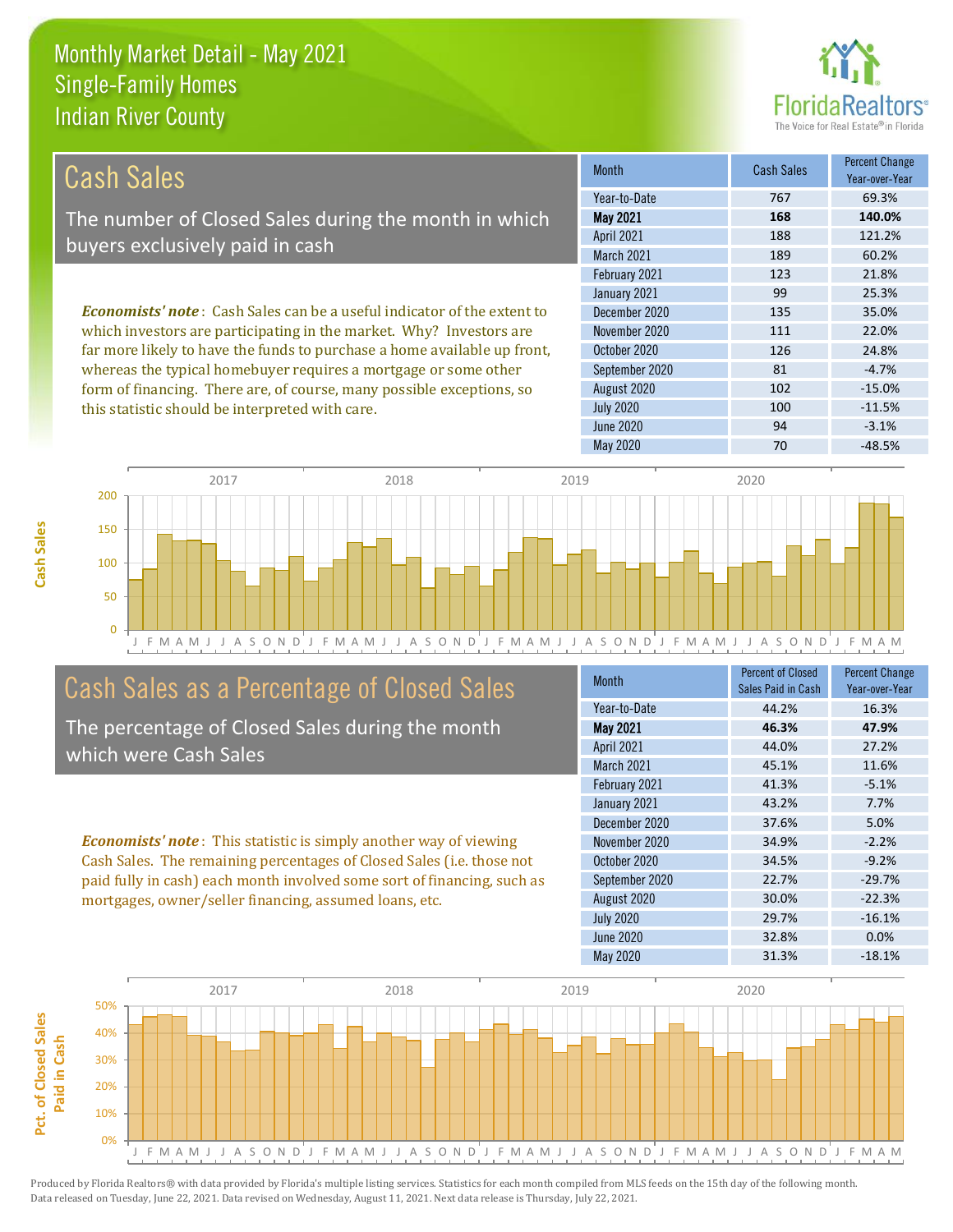

#### Month Median Sale Price Percent Change Year-over-Year May 2021 **\$340,000 27.1%** Year-to-Date \$317,000 21.9% October 2020 \$275,990 11.9% April 2021 **\$324,900** 21.7% March 2021 \$330,123 23.4% December 2020 **\$298,000 11.8%** November 2020 \$282,075 13.1% February 2021 **\$287,792** 10.7% January 2021 **\$293,000** 22.1% September 2020 \$265,000 3.9% August 2020 **\$265,000** \$265,000 July 2020 \$257,221 2.9% June 2020 **\$265,000** \$265,000 6.0% *Economists' note* : Median Sale Price is our preferred summary statistic for price activity because, unlike Average Sale Price, Median Sale Price is not sensitive to high sale prices for small numbers of homes that may not be characteristic of the market area. Keep in mind that median price trends over time are not always solely caused by changes in the general value of local real estate. Median sale price only reflects the values of the homes that *sold* each month, and the mix of the types of homes that sell can change over time. Median Sale Price The median sale price reported for the month (i.e. 50% of sales were above and 50% of sales were below)



# Average Sale Price

The average sale price reported for the month (i.e. total sales in dollars divided by the number of sales)

*Economists' note* : Usually, we prefer Median Sale Price over Average Sale Price as a summary statistic for home prices. However, Average Sale Price does have its uses—particularly when it is analyzed alongside the Median Sale Price. For one, the relative difference between the two statistics can provide some insight into the market for higher-end homes in an area.

| <b>Month</b>      | <b>Average Sale Price</b> | <b>Percent Change</b><br>Year-over-Year |
|-------------------|---------------------------|-----------------------------------------|
| Year-to-Date      | \$511,713                 | 23.6%                                   |
| <b>May 2021</b>   | \$592,142                 | 59.5%                                   |
| April 2021        | \$543,358                 | 31.8%                                   |
| <b>March 2021</b> | \$518,247                 | 18.9%                                   |
| February 2021     | \$426,946                 | 10.8%                                   |
| January 2021      | \$423,567                 | $-9.1%$                                 |
| December 2020     | \$484,313                 | 22.3%                                   |
| November 2020     | \$446,153                 | 22.5%                                   |
| October 2020      | \$388,560                 | 19.6%                                   |
| September 2020    | \$389,307                 | 18.8%                                   |
| August 2020       | \$385,760                 | 25.7%                                   |
| <b>July 2020</b>  | \$546,623                 | 60.3%                                   |
| June 2020         | \$355,729                 | $-2.0%$                                 |
| May 2020          | \$371,338                 | $-4.2%$                                 |

May 2020 \$267,500 \$267,500 2.3%

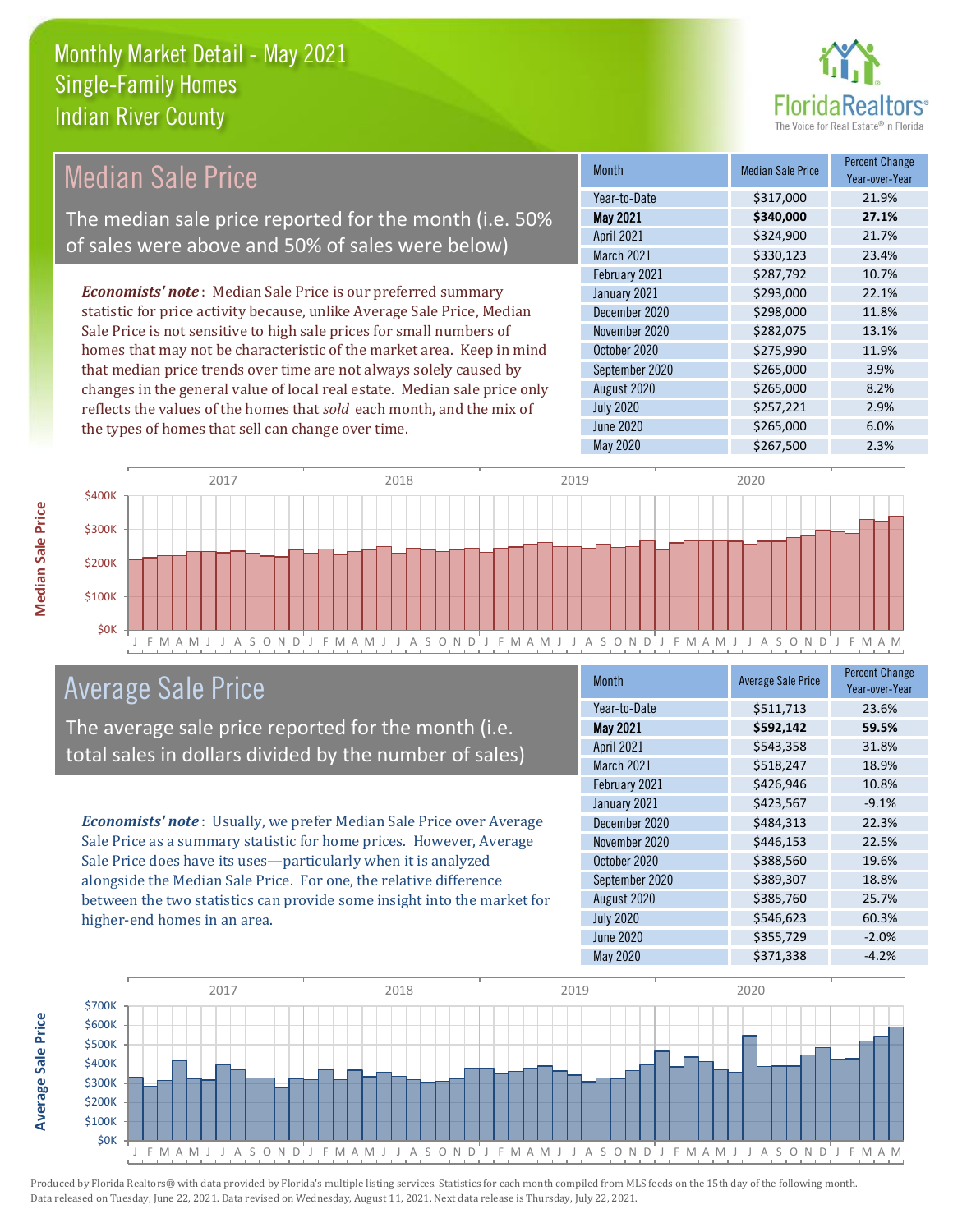

## Dollar Volume

The sum of the sale prices for all sales which closed during the month

*Economists' note* : Dollar Volume is simply the sum of all sale prices in a given time period, and can quickly be calculated by multiplying Closed Sales by Average Sale Price. It is a strong indicator of the health of the real estate industry in a market, and is of particular interest to real estate professionals, investors, analysts, and government agencies. Potential home sellers and home buyers, on the other hand, will likely be better served by paying attention to trends in the two components of Dollar Volume (i.e. sales and prices) individually.

| <b>Month</b>      | Dollar Volume   | <b>Percent Change</b><br>Year-over-Year |
|-------------------|-----------------|-----------------------------------------|
| Year-to-Date      | \$888.3 Million | 80.2%                                   |
| <b>May 2021</b>   | \$214.9 Million | 158.4%                                  |
| <b>April 2021</b> | \$232.0 Million | 128.7%                                  |
| <b>March 2021</b> | \$217.1 Million | 70.7%                                   |
| February 2021     | \$127.2 Million | 42.3%                                   |
| January 2021      | \$97.0 Million  | 5.7%                                    |
| December 2020     | \$173.9 Million | 57.4%                                   |
| November 2020     | \$141.9 Million | 52.7%                                   |
| October 2020      | \$141.8 Million | 64.1%                                   |
| September 2020    | \$139.0 Million | 61.2%                                   |
| August 2020       | \$131.2 Million | 37.4%                                   |
| <b>July 2020</b>  | \$184.2 Million | 69.4%                                   |
| <b>June 2020</b>  | \$102.1 Million | $-5.0%$                                 |
| May 2020          | \$83.2 Million  | $-39.7%$                                |



# Median Percent of Original List Price Received

The median of the sale price (as a percentage of the original list price) across all properties selling during the month

*Economists' note* : The Median Percent of Original List Price Received is useful as an indicator of market recovery, since it typically rises as buyers realize that the market may be moving away from them and they need to match the selling price (or better it) in order to get a contract on the house. This is usually the last measure to indicate a market has shifted from down to up, so it is what we would call a *lagging* indicator.

| <b>Month</b>     | Med. Pct. of Orig.<br><b>List Price Received</b> | <b>Percent Change</b><br>Year-over-Year |
|------------------|--------------------------------------------------|-----------------------------------------|
| Year-to-Date     | 98.6%                                            | 3.0%                                    |
| <b>May 2021</b>  | 100.0%                                           | 4.4%                                    |
| April 2021       | 98.9%                                            | 3.2%                                    |
| March 2021       | 98.9%                                            | 4.1%                                    |
| February 2021    | 97.6%                                            | 1.8%                                    |
| January 2021     | 97.6%                                            | 2.5%                                    |
| December 2020    | 97.4%                                            | 1.8%                                    |
| November 2020    | 97.9%                                            | 2.0%                                    |
| October 2020     | 97.1%                                            | 1.6%                                    |
| September 2020   | 97.3%                                            | 1.6%                                    |
| August 2020      | 96.7%                                            | 1.6%                                    |
| <b>July 2020</b> | 96.0%                                            | 0.3%                                    |
| June 2020        | 95.5%                                            | $-0.2%$                                 |
| May 2020         | 95.8%                                            | 0.8%                                    |

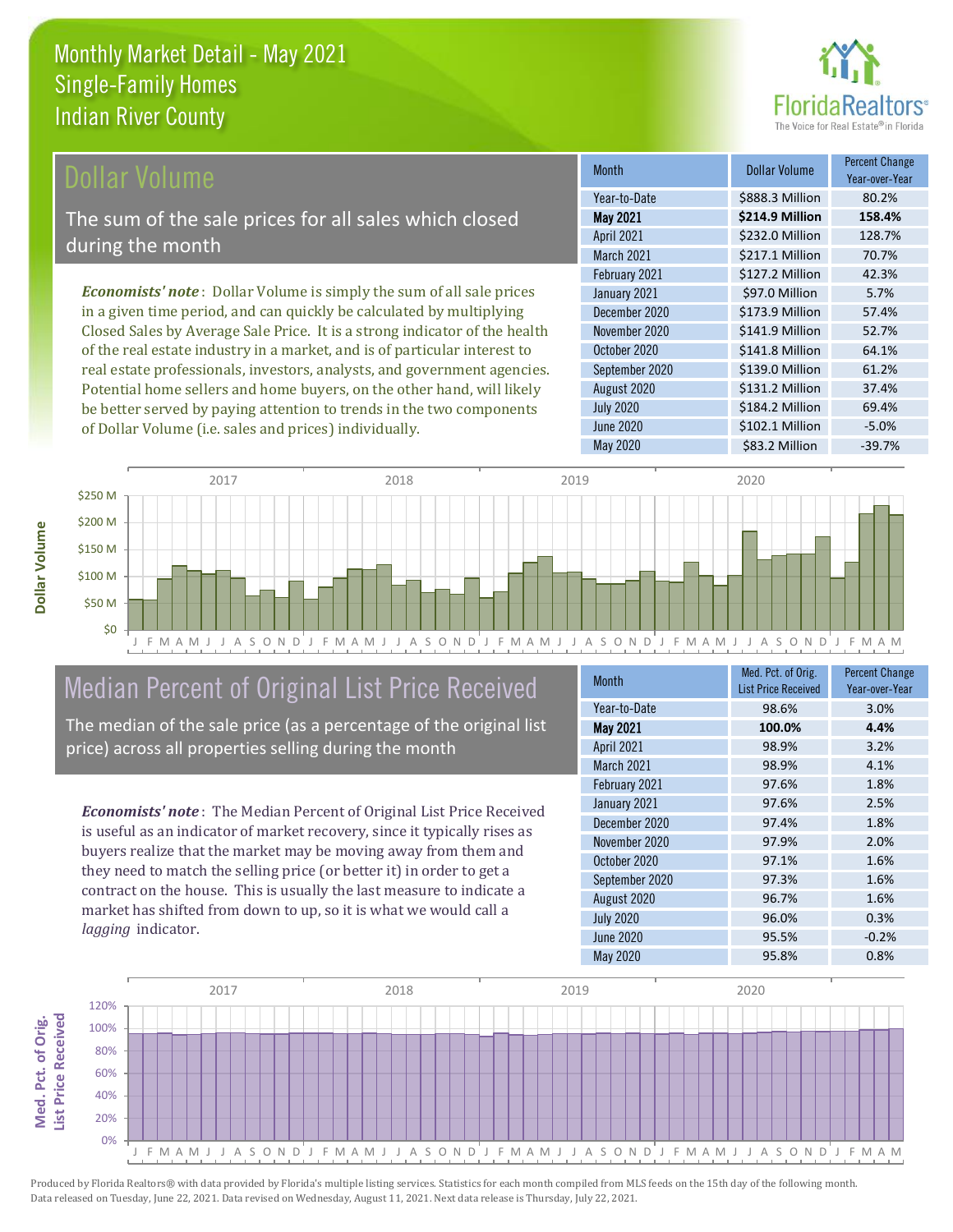

# **Median Time to Contract**

The median number of days between the listing date and contract date for all Closed Sales during the month

*Economists' note* : Like Time to Sale, Time to Contract is a measure of the length of the home selling process calculated for sales which closed during the month. The difference is that Time to Contract measures the number of days between the initial listing of a property and the signing of the contract which eventually led to the closing of the sale. When the gap between Median Time to Contract and Median Time to Sale grows, it is usually a sign of longer closing times and/or declining numbers of cash sales.

| <b>Month</b>      | Median Time to<br>Contract | <b>Percent Change</b><br>Year-over-Year |
|-------------------|----------------------------|-----------------------------------------|
| Year-to-Date      | 20 Days                    | $-60.8%$                                |
| <b>May 2021</b>   | 15 Days                    | $-64.3%$                                |
| <b>April 2021</b> | 13 Days                    | $-63.9%$                                |
| March 2021        | 22 Days                    | $-62.1%$                                |
| February 2021     | 28 Days                    | $-52.5%$                                |
| January 2021      | 27 Days                    | $-59.1%$                                |
| December 2020     | 27 Days                    | $-50.0%$                                |
| November 2020     | 28 Days                    | $-46.2%$                                |
| October 2020      | 37 Days                    | $-39.3%$                                |
| September 2020    | 41 Days                    | $-30.5%$                                |
| August 2020       | 52 Days                    | $-13.3%$                                |
| <b>July 2020</b>  | 73 Days                    | 9.0%                                    |
| <b>June 2020</b>  | 61 Days                    | 19.6%                                   |
| May 2020          | 42 Days                    | $-19.2%$                                |



# Median Time to Sale

**Median Time to** 

**Median Time to** 

The median number of days between the listing date and closing date for all Closed Sales during the month

*Economists' note* : Time to Sale is a measure of the length of the home selling process, calculated as the number of days between the initial listing of a property and the closing of the sale. *Median* Time to Sale is the amount of time the "middle" property selling this month was on the market. That is, 50% of homes selling this month took *less* time to sell, and 50% of homes took *more* time to sell. Median Time to Sale gives a more accurate picture than Average Time to Sale, which can be skewed upward by small numbers of properties taking an abnormally long time to sell.

| <b>Month</b>     | <b>Median Time to Sale</b> | <b>Percent Change</b><br>Year-over-Year |
|------------------|----------------------------|-----------------------------------------|
| Year-to-Date     | 70 Days                    | $-27.1%$                                |
| <b>May 2021</b>  | 60 Days                    | $-33.3%$                                |
| April 2021       | 63 Days                    | $-29.2%$                                |
| March 2021       | 77 Days                    | $-26.0%$                                |
| February 2021    | 78 Days                    | $-21.2%$                                |
| January 2021     | 78 Days                    | $-25.7%$                                |
| December 2020    | 77 Days                    | $-21.4%$                                |
| November 2020    | 69 Days                    | $-31.0%$                                |
| October 2020     | 88 Days                    | $-13.7%$                                |
| September 2020   | 90 Days                    | $-9.1%$                                 |
| August 2020      | 104 Days                   | 6.1%                                    |
| <b>July 2020</b> | 119 Days                   | 11.2%                                   |
| <b>June 2020</b> | 103 Days                   | 7.3%                                    |
| May 2020         | 90 Days                    | $-5.3%$                                 |

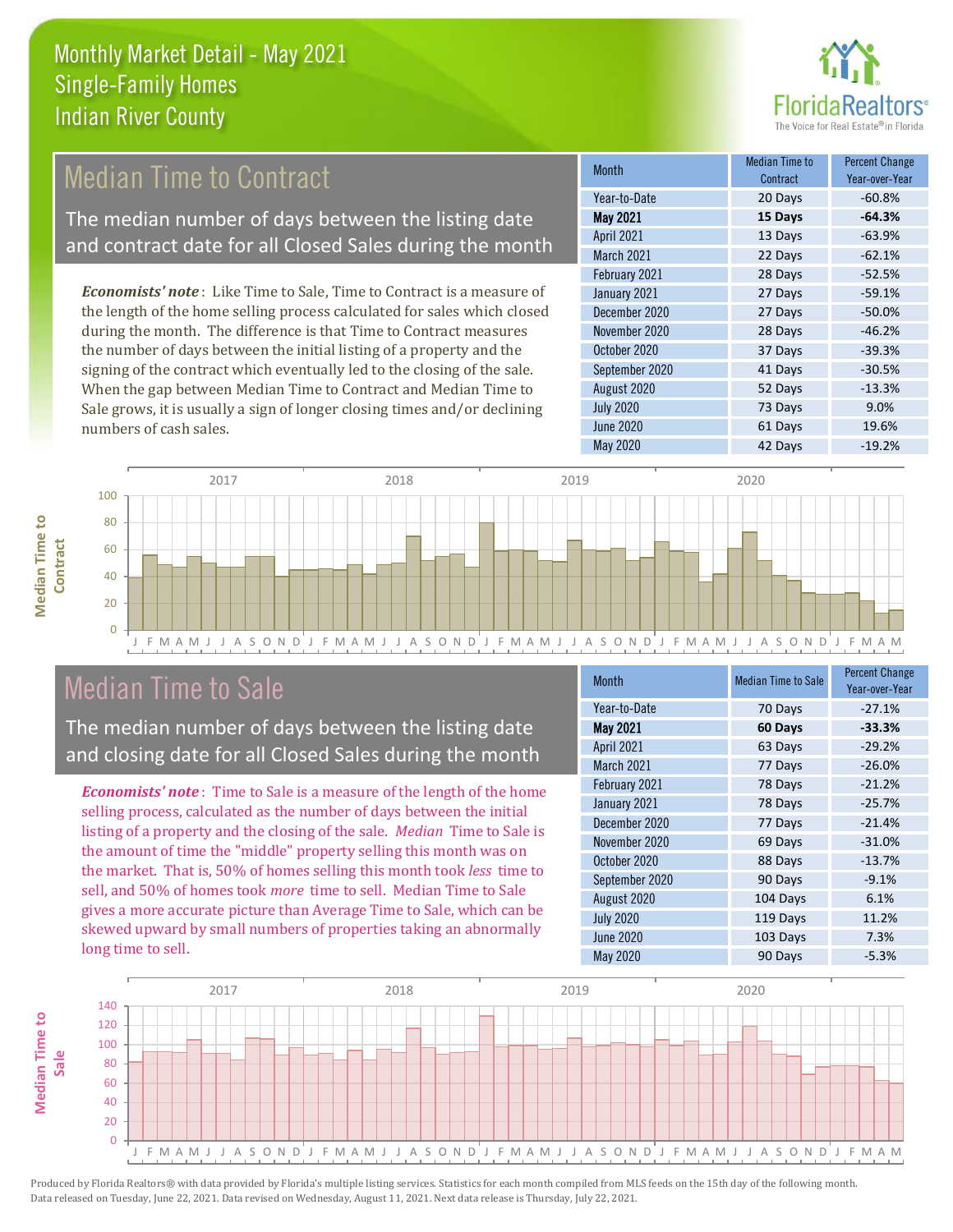distressed properties for sale.



| <b>New Pending Sales</b>                                                       | <b>Month</b>      | <b>New Pending Sales</b> | <b>Percent Change</b><br>Year-over-Year |
|--------------------------------------------------------------------------------|-------------------|--------------------------|-----------------------------------------|
|                                                                                | Year-to-Date      | 2.173                    | 42.9%                                   |
| The number of listed properties that went under                                | <b>May 2021</b>   | 399                      | 3.4%                                    |
| contract during the month                                                      | <b>April 2021</b> | 393                      | 113.6%                                  |
|                                                                                | <b>March 2021</b> | 490                      | 76.9%                                   |
|                                                                                | February 2021     | 474                      | 33.1%                                   |
| <b>Economists' note</b> : Because of the typical length of time it takes for a | January 2021      | 417                      | 31.1%                                   |
| sale to close, economists consider Pending Sales to be a decent                | December 2020     | 271                      | 27.2%                                   |
| indicator of potential future Closed Sales. It is important to bear in         | November 2020     | 320                      | 24.5%                                   |
| mind, however, that not all Pending Sales will be closed successfully.         | October 2020      | 399                      | 28.7%                                   |
| So, the effectiveness of Pending Sales as a future indicator of Closed         | September 2020    | 368                      | 51.4%                                   |
| Sales is susceptible to changes in market conditions such as the               | August 2020       | 417                      | 35.4%                                   |



# New Listings

The number of properties put onto the market during the month

availability of financing for homebuyers and the inventory of

*Economists' note* : New Listings tend to rise in delayed response to increasing prices, so they are often seen as a lagging indicator of market health. As prices rise, potential sellers raise their estimations of value—and in the most recent cycle, rising prices have freed up many potential sellers who were previously underwater on their mortgages. Note that in our calculations, we take care to not include properties that were recently taken off the market and quickly relisted, since these are not really *new* listings.

| <b>Month</b>      | <b>New Listings</b> | <b>Percent Change</b><br>Year-over-Year |
|-------------------|---------------------|-----------------------------------------|
| Year-to-Date      | 1,923               | $-1.8%$                                 |
| <b>May 2021</b>   | 329                 | $-36.5%$                                |
| <b>April 2021</b> | 368                 | 23.5%                                   |
| <b>March 2021</b> | 479                 | 36.9%                                   |
| February 2021     | 403                 | 12.3%                                   |
| January 2021      | 344                 | $-20.7%$                                |
| December 2020     | 263                 | 6.0%                                    |
| November 2020     | 298                 | $-19.9%$                                |
| October 2020      | 356                 | $-11.4%$                                |
| September 2020    | 358                 | 35.6%                                   |
| August 2020       | 321                 | 10.7%                                   |
| <b>July 2020</b>  | 327                 | $-15.1%$                                |
| June 2020         | 368                 | 21.1%                                   |
| <b>May 2020</b>   | 518                 | 36.3%                                   |

July 2020 **377** 15.3% June 2020 **403** 403 38.0%



**Pending Sales**

Pending Sales

**New Listings**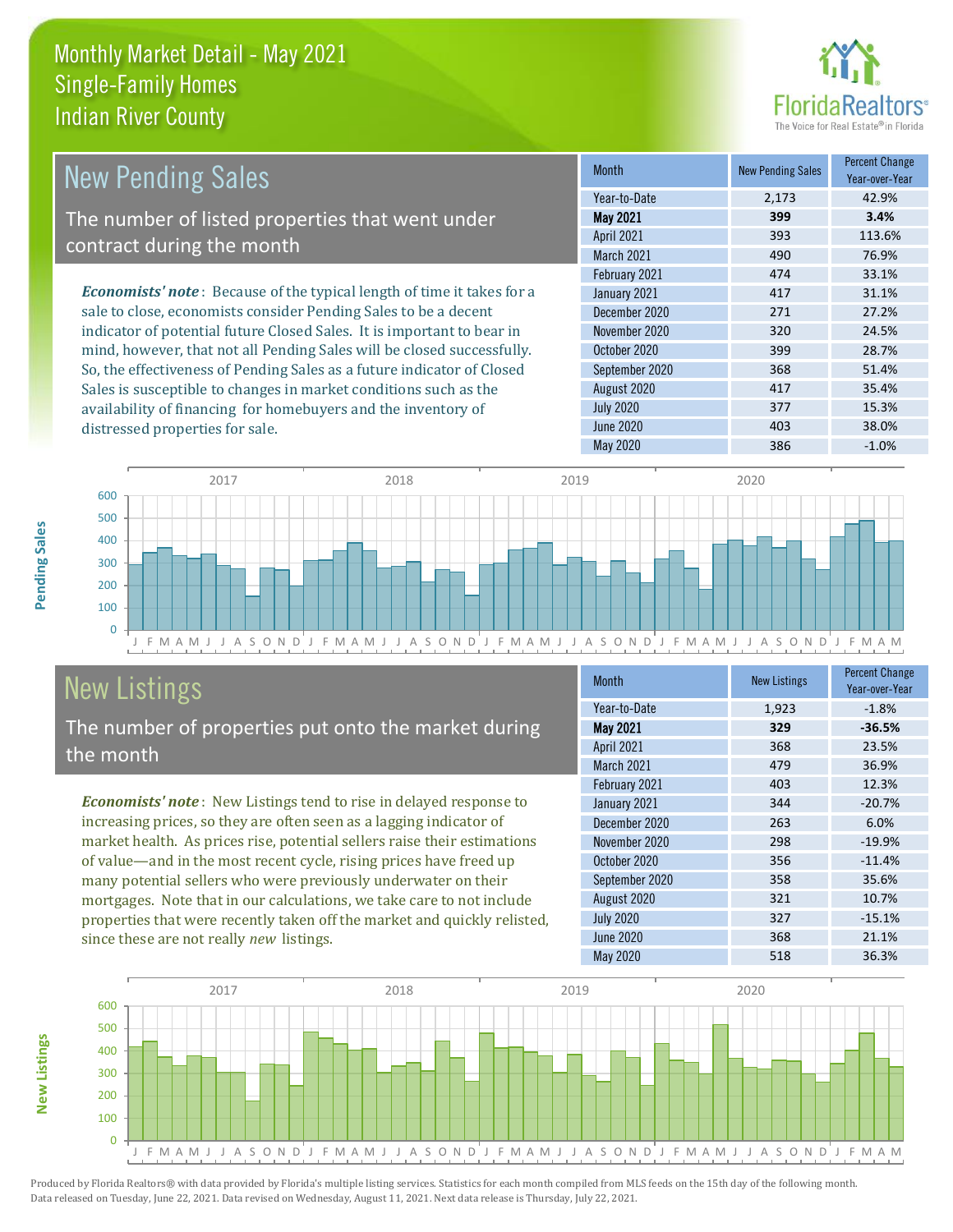

# Inventory (Active Listings)

The number of property listings active at the end of the month

*Economists' note* : There are a number of ways to define and calculate Inventory. Our method is to simply count the number of active listings on the last day of the month, and hold this number to compare with the same month the following year. Inventory rises when New Listings are outpacing the number of listings that go off-market (regardless of whether they actually sell). Likewise, it falls when New Listings aren't keeping up with the rate at which homes are going off-market.

| <b>Month</b>             | Inventory | <b>Percent Change</b><br>Year-over-Year |
|--------------------------|-----------|-----------------------------------------|
| <b>YTD (Monthly Avg)</b> | 480       | $-66.3%$                                |
| <b>May 2021</b>          | 335       | $-77.2%$                                |
| April 2021               | 413       | $-71.3%$                                |
| March 2021               | 489       | $-65.9%$                                |
| February 2021            | 545       | $-60.6%$                                |
| January 2021             | 619       | $-55.9%$                                |
| December 2020            | 692       | $-50.9%$                                |
| November 2020            | 733       | $-47.2%$                                |
| October 2020             | 774       | $-43.8%$                                |
| September 2020           | 845       | $-33.4%$                                |
| August 2020              | 885       | $-32.9%$                                |
| <b>July 2020</b>         | 1,052     | $-25.1%$                                |
| <b>June 2020</b>         | 1,151     | $-17.3%$                                |
| May 2020                 | 1,468     | $-2.2%$                                 |



# Months Supply of Inventory

An estimate of the number of months it will take to deplete the current Inventory given recent sales rates

*Economists' note* : MSI is a useful indicator of market conditions. The benchmark for a balanced market (favoring neither buyer nor seller) is 5.5 months of inventory. Anything higher is traditionally a buyers' market, and anything lower is a sellers' market. There is no single accepted way of calculating MSI. A common method is to divide current Inventory by the most recent month's Closed Sales count, but this count is a usually poor predictor of future Closed Sales due to seasonal cycles. To eliminate seasonal effects, we use the 12-month average of monthly Closed Sales instead.

| <b>Month</b>             | <b>Months Supply</b> | <b>Percent Change</b><br>Year-over-Year |
|--------------------------|----------------------|-----------------------------------------|
| <b>YTD (Monthly Avg)</b> | 1.6                  | $-68.6%$                                |
| <b>May 2021</b>          | 1.0                  | $-81.8%$                                |
| April 2021               | 1.3                  | $-75.0%$                                |
| <b>March 2021</b>        | 1.6                  | $-68.6%$                                |
| February 2021            | 1.8                  | $-63.3%$                                |
| January 2021             | 2.1                  | $-58.0%$                                |
| December 2020            | 2.3                  | $-54.9%$                                |
| November 2020            | 2.5                  | $-50.0%$                                |
| October 2020             | 2.7                  | $-46.0%$                                |
| September 2020           | 3.1                  | $-34.0%$                                |
| August 2020              | 3.3                  | $-32.7%$                                |
| <b>July 2020</b>         | 4.0                  | $-24.5%$                                |
| June 2020                | 4.4                  | $-17.0%$                                |
| May 2020                 | 5.5                  | $-3.5%$                                 |

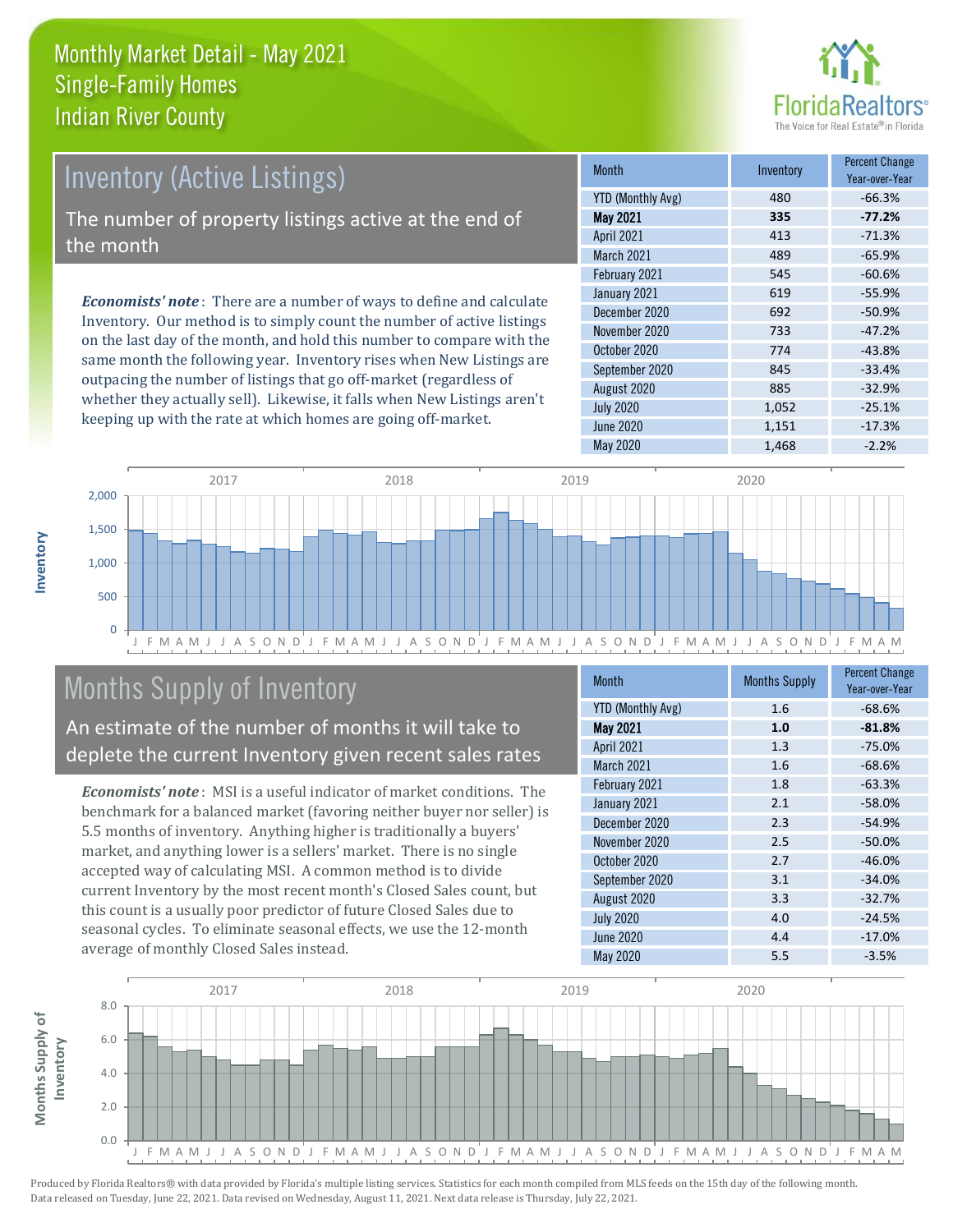

### *Economists' note:* Closed Sales are one of the simplest—yet most important—indicators for the residential real estate market. When comparing Closed Sales across markets of different sizes, we recommend comparing the percent changes in sales rather than the number of sales. Closed Sales (and many other market metrics) are affected by seasonal cycles, so actual trends are more accurately represented by year-over-year changes (i.e. comparing a month's sales to the amount of sales in the same month in the previous year), rather than changes from one month to the next. \$1,000,000 or more 37 428.6% \$250,000 - \$299,999 68 54.5% \$300,000 - \$399,999 85 93.2% \$400,000 - \$599,999 54 145.5% \$600,000 - \$999,999 47 261.5% \$150,000 - \$199,999 31 6.9% \$200,000 - \$249,999 35 -36.4% \$100,000 - \$149,999 5 -37.5% Sale Price Closed Sales Percent Change Year-over-Year Less than \$50,000 0 0 N/A  $$50.000 - $99.999$  1 -50.0% **May 2020** May 2021 Closed Sales by Sale Price The number of sales transactions which closed during the month



## Median Time to Contract by Sale Price The median number of days between the listing date and contract date for all Closed Sales during the month

*Economists' note* : Like Time to Sale, Time to Contract is a measure of the length of the home selling process calculated for sales which closed during the month. The difference is that Time to Contract measures the number of days between the initial listing of a property and the signing of the contract which eventually led to the closing of the sale. When the gap between Median Time to Contract and Median Time to Sale grows, it is usually a sign of longer closing times and/or declining numbers of cash sales.

| <b>Sale Price</b>     | <b>Median Time to</b><br>Contract | <b>Percent Change</b><br>Year-over-Year |
|-----------------------|-----------------------------------|-----------------------------------------|
| Less than \$50,000    | (No Sales)                        | N/A                                     |
| $$50,000 - $99,999$   | 37 Days                           | $-26.0%$                                |
| $$100,000 - $149,999$ | 21 Days                           | $-16.0%$                                |
| $$150,000 - $199,999$ | 12 Days                           | $-42.9%$                                |
| \$200,000 - \$249,999 | 11 Days                           | $-77.1%$                                |
| \$250,000 - \$299,999 | 7 Days                            | $-77.4%$                                |
| \$300,000 - \$399,999 | 12 Days                           | $-76.5%$                                |
| \$400,000 - \$599,999 | 20 Days                           | $-44.4%$                                |
| \$600,000 - \$999,999 | 23 Days                           | $-91.1%$                                |
| \$1,000,000 or more   | 36 Days                           | $-90.8%$                                |



**Closed Sales**

**Median Time to Contract Median Time to Contract**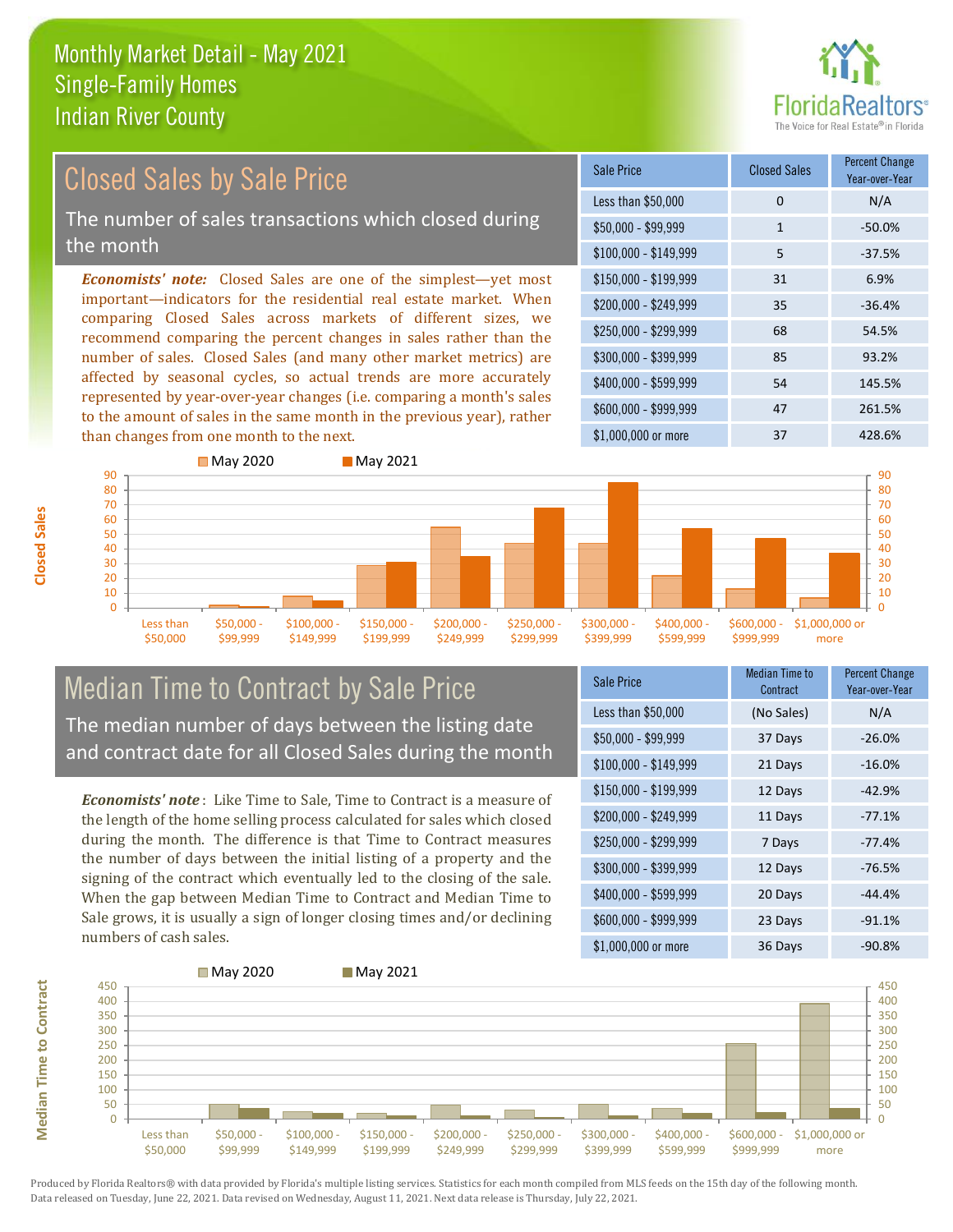

# New Listings by Initial Listing Price The number of properties put onto the market during

the month

*Economists' note:* New Listings tend to rise in delayed response to increasing prices, so they are often seen as a lagging indicator of market health. As prices rise, potential sellers raise their estimations of value—and in the most recent cycle, rising prices have freed up many potential sellers who were previously underwater on their mortgages. Note that in our calculations, we take care to not include properties that were recently taken off the market and quickly relisted, since these are not really *new* listings.

| <b>Initial Listing Price</b> | <b>New Listings</b> | <b>Percent Change</b><br>Year-over-Year |
|------------------------------|---------------------|-----------------------------------------|
| Less than \$50,000           | 0                   | N/A                                     |
| \$50,000 - \$99,999          | 1                   | $-50.0%$                                |
| $$100,000 - $149,999$        | 5                   | $-70.6%$                                |
| \$150,000 - \$199,999        | 29                  | $-45.3%$                                |
| \$200,000 - \$249,999        | 32                  | $-72.4%$                                |
| \$250,000 - \$299,999        | 59                  | $-36.6%$                                |
| \$300,000 - \$399,999        | 67                  | $-10.7%$                                |
| \$400,000 - \$599,999        | 64                  | $-7.2%$                                 |
| \$600,000 - \$999,999        | 32                  | $-15.8%$                                |
| \$1,000,000 or more          | 40                  | $-27.3%$                                |



## Inventory by Current Listing Price The number of property listings active at the end of the month

*Economists' note* : There are a number of ways to define and calculate Inventory. Our method is to simply count the number of active listings on the last day of the month, and hold this number to compare with the same month the following year. Inventory rises when New Listings are outpacing the number of listings that go off-market (regardless of whether they actually sell). Likewise, it falls when New Listings aren't keeping up with the rate at which homes are going off-market.

| <b>Current Listing Price</b> | Inventory | <b>Percent Change</b><br>Year-over-Year |
|------------------------------|-----------|-----------------------------------------|
| Less than \$50,000           | 0         | $-100.0%$                               |
| $$50,000 - $99,999$          | 0         | $-100.0%$                               |
| $$100,000 - $149,999$        | 8         | $-71.4%$                                |
| $$150,000 - $199,999$        | 18        | $-84.6%$                                |
| \$200,000 - \$249,999        | 27        | $-86.4%$                                |
| \$250,000 - \$299,999        | 35        | $-84.8%$                                |
| \$300,000 - \$399,999        | 60        | $-72.5%$                                |
| \$400,000 - \$599,999        | 50        | $-75.8%$                                |
| \$600,000 - \$999,999        | 48        | $-74.1%$                                |
| \$1,000,000 or more          | 89        | $-68.0%$                                |



Produced by Florida Realtors® with data provided by Florida's multiple listing services. Statistics for each month compiled from MLS feeds on the 15th day of the following month. Data released on Tuesday, June 22, 2021. Data revised on Wednesday, August 11, 2021. Next data release is Thursday, July 22, 2021.

**Inventory**